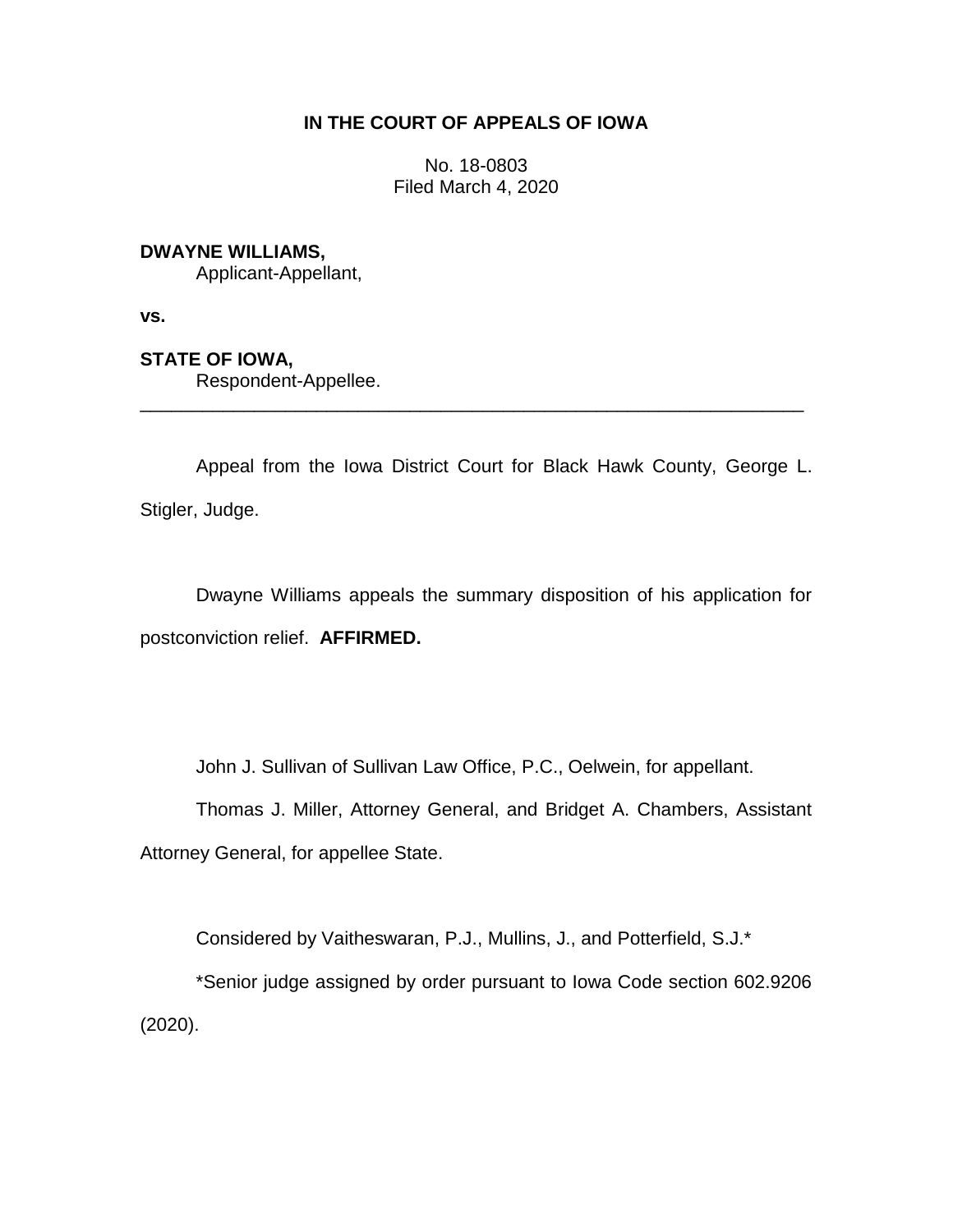#### **MULLINS, Judge.**

Dwayne Williams was convicted of first-degree robbery in 2010. This court affirmed his conviction the following year. *See generally State v. Williams*, No. 10- 1254, 2011 WL 5394366 (Iowa Ct. App. Nov. 9, 2011). Procedendo issued in February 2012. Williams filed the instant postconviction-relief application, his third, in February 2018. He argued he was denied equal protection and due process in relation to the selection of juries and a fair trial and forwarded a claim of actual innocence. He referenced our supreme court's ruling in *State v. Plain*, 898 N.W.2d 801 (2017), and argued he "could not establish a racially under represented jury" until the ruling was filed.The State moved for summary disposition on statute-oflimitations grounds. An unreported hearing was held in April. Thereafter, Williams filed a pro se brief amending his innocence claim to a "freestanding claim of innocence," citing *Schmidt v. State*, 909 N.W.2d 778 (Iowa 2018), which had been decided in March. His counsel also filed a brief, arguing *Plain* should be applied retroactively. The district court entered an order granting the State's motion for summary disposition. The court only considered whether *Plain* should be applied retroactively and answered that question in the negative. The court did not address the remaining arguments.

Williams now appeals. He argues (1) the existence of genuine issues of material fact should have precluded summary disposition, (2) the court improperly ruled on the merits of his application without giving him notice of its intent to do so, (3) the court erred in dismissing his claim of actual innocence, (4) the court erred in concluding *Plain* should not be applied retroactively, and (5) postconviction counsel was ineffective.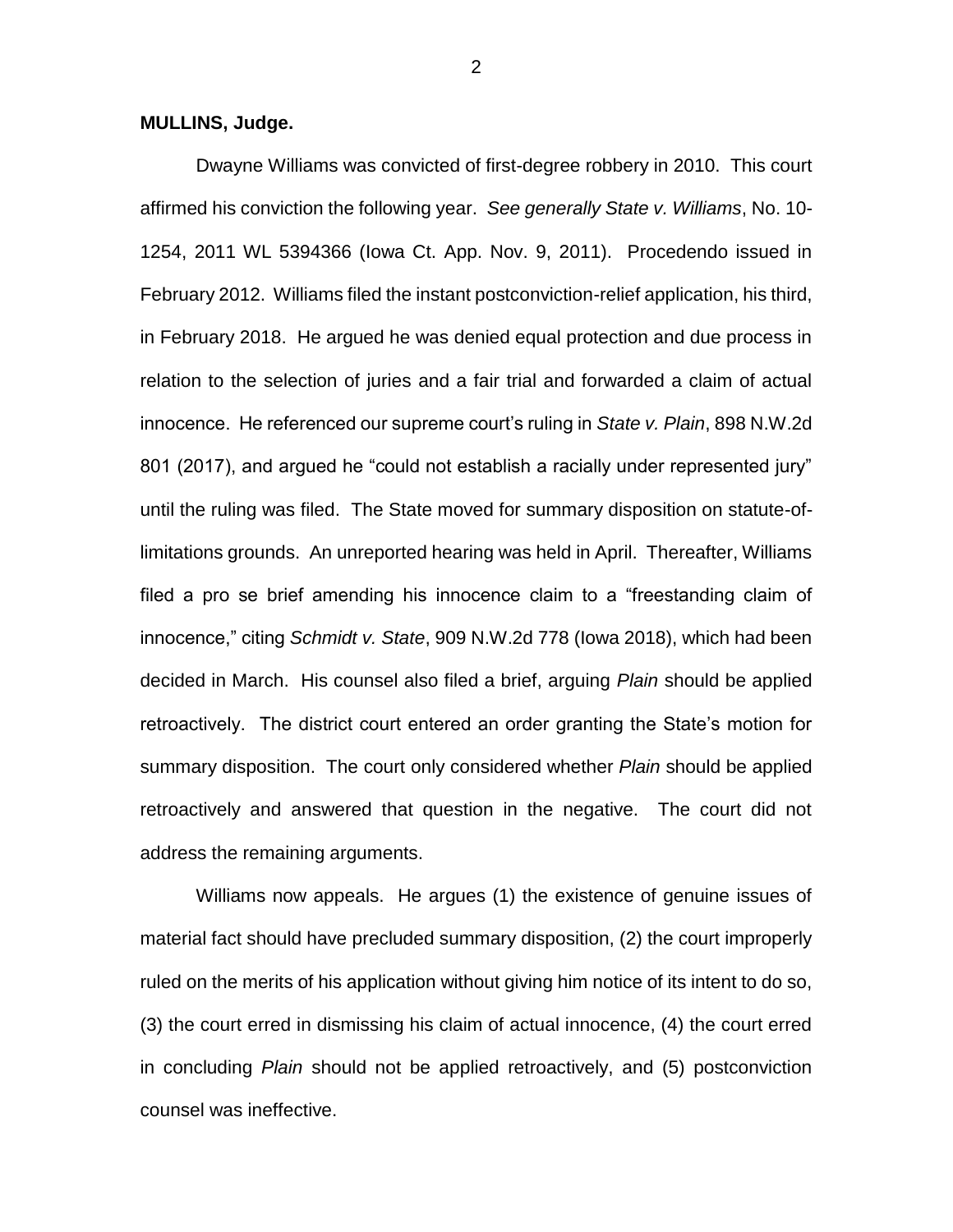As to the first claim, Williams generally argues "there is no record evidence" the State established his claims were time barred, that it "presented the nonexistence of a material fact as to any of [his] claims," and "that the parties were given the opportunity to fully and fairly develop the record." However, because the hearing went unreported, neither is there any record evidence that these matters were not satisfied.<sup>1</sup> Unfortunately, given the status of the record made below, we find ourselves quite limited. "It is the appellant's duty to provide a record on appeal affirmatively disclosing the alleged error relied upon" and we "may not speculate as to what took place or predicate error on such speculation." *In re F.W.S.*, 698 N.W.2d 134, 135 (Iowa 2005). Without a transcript of the summary disposition hearing, we have no idea what occurred. While Williams argues "there was no argument or evidence presented by the [S]tate to controvert [his] assertions," we have no way of knowing that. We will not predicate error on our speculation of what might have happened.

Next, Williams argues the court improperly ruled on the merits of his application without giving him notice of its intent to do so. He cites *State v. Manning*, where our supreme court held the district court erred in summarily disposing of an application for postconviction relief without holding an evidentiary hearing. 654 N.W.2d 555, 557 (Iowa 2002). *Manning* is distinguishable. There, the district court did not take evidence on claims of ineffective assistance of counsel and vindictive actions on the part of the prosecution, but instead adjudicated the claims from a review of the court file only. *Id.* at 558. The State

 $\overline{a}$ 

<sup>1</sup> Likewise, there is no statement of the evidence or proceedings. *See* Iowa R. App. P. 6.806.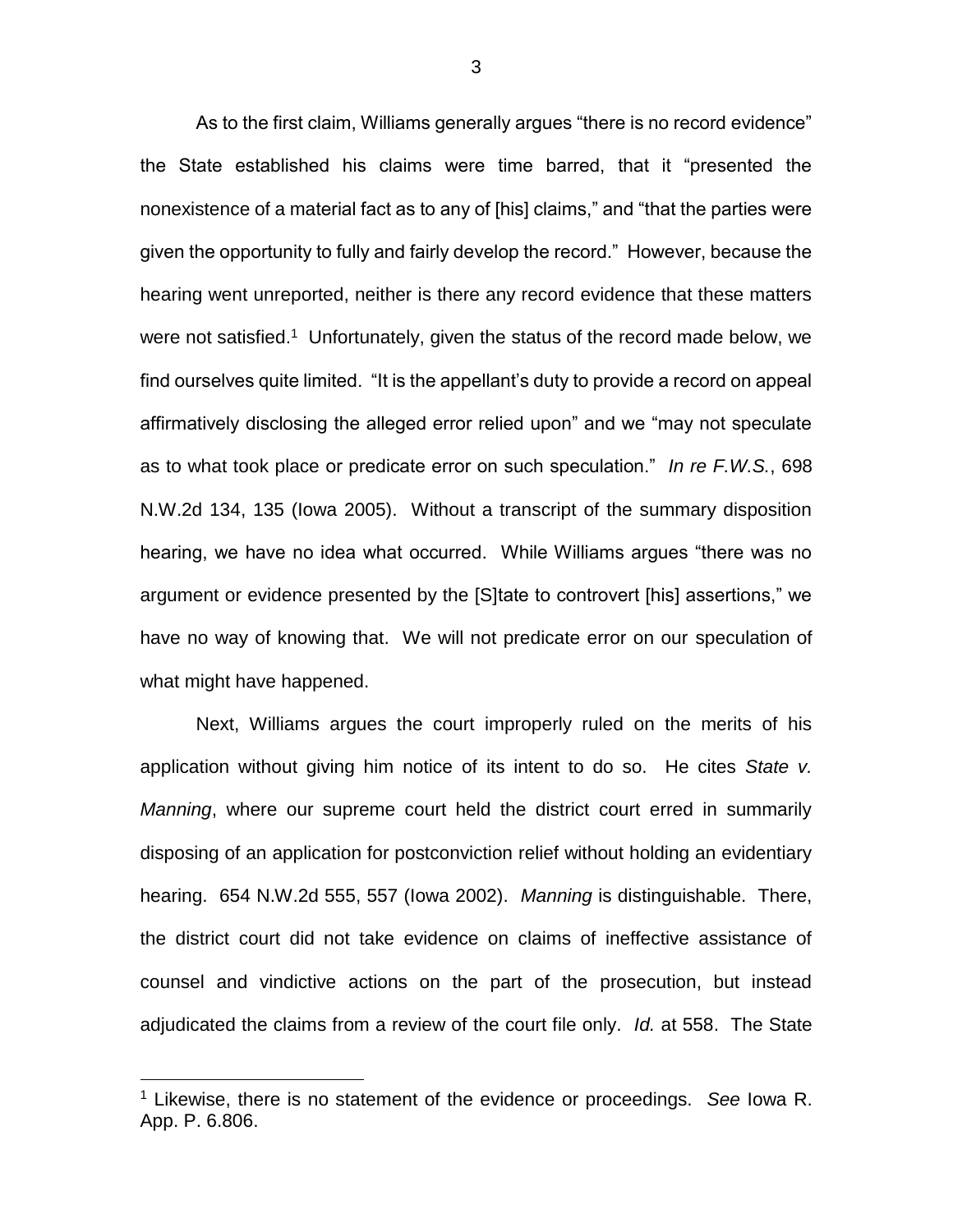had previously moved for summary disposition on the grounds that (1) the applicant did not include his claims in his resistance to his appellate counsel's motion to dismiss his direct appeal as frivolous; (2) he did not provide sufficient reasons for failing to do so; and (3) because the applicant had pled guilty, he waived all claims of ineffective assistance except those bearing on the voluntary and knowing nature of his plea. *Id.* at 561. The supreme court generally found none of those grounds supported dismissal under the circumstances of the case. *See id.* While the district court agreed with the State on its allegations for dismissal, it went on to rule on the merits of two of the ineffective-assistance claims. *Id.* at 560. Because the State did not include arguments relative to those claims in its motion to dismiss, the supreme court concluded the applicant was not on notice that he would need to present proof on any issue outside of the State's motion and he was entitled to an evidentiary hearing before the court could rule on those claims. *Id.* at 561. The court repeated evidentiary hearings are normally required for claims of ineffective assistance of counsel. *Id.* at 562.

Williams's circumstances are different. The State moved for summary disposition on statute-of-limitations and res-judicata grounds. As to the sole claim the court considered and ruled upon, it agreed the statute of limitations barred the application. Having raised the statute of limitations in its motion for summary disposition, Williams was certainly on notice he would need to present evidence and argument that his claims were based on "a ground of fact or law that could not have been raised within the applicable time period," *see* Iowa Code § 822.3 (2018), and, for all we know, he might have. Williams goes on to argue the court's ruling on *Plain* retroactivity was an impermissible ruling on the merits. Different from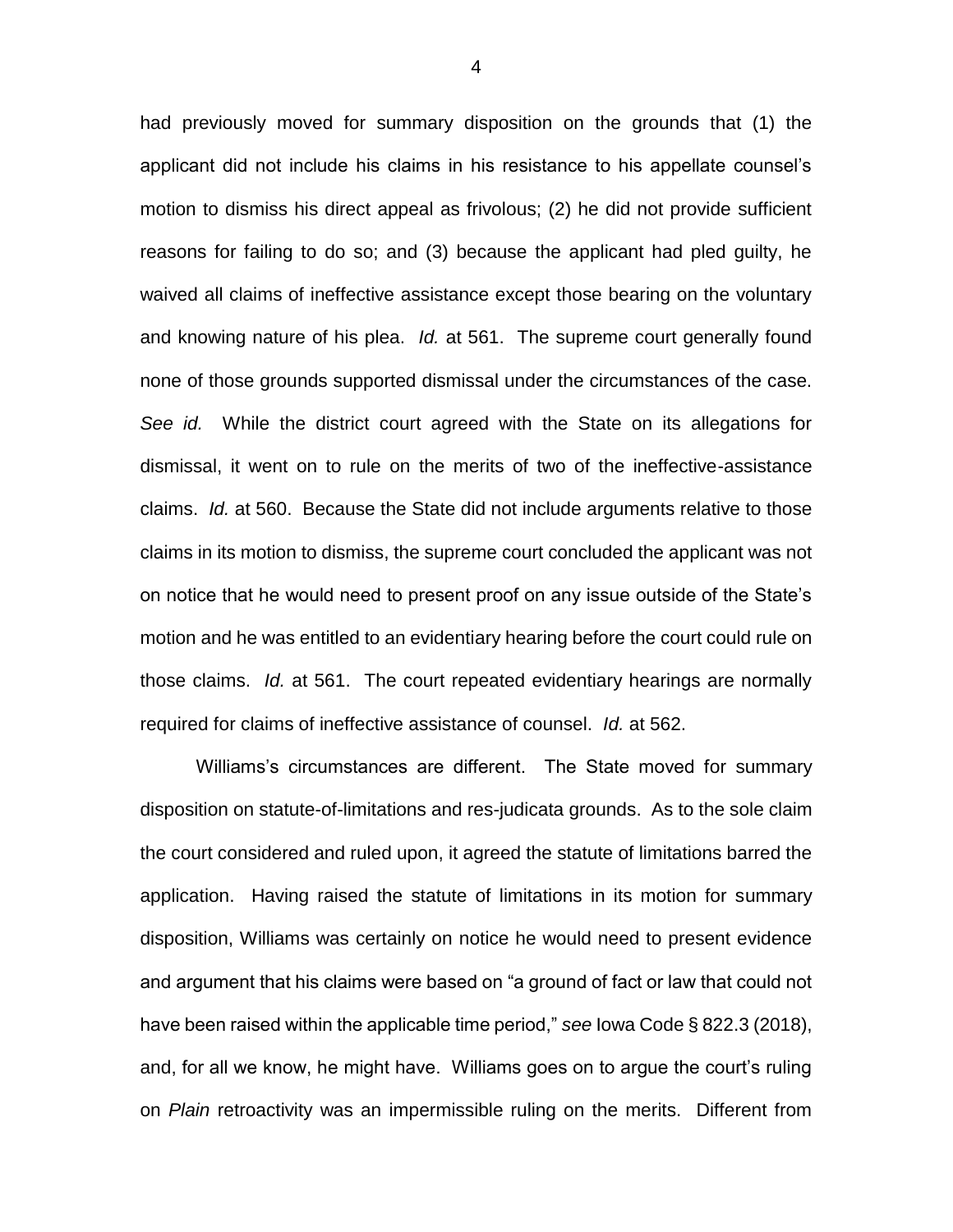*Manning*, the court did not rule on Williams's substantive claims, it only ruled on whether *Plain* is entitled retroactive treatment and therefore served as an exception to the time bar. We reject Williams's claim he was not on notice of what the hearing would entail.

Third, Williams argues the court erred in dismissing his freestanding claim of actual innocence under *Schmidt*. The court did not rule on his claim of actual innocence, and there is nothing in the record indicating the court considered the argument. The argument was therefore not preserved for our review. *See Meier v. Senecaut*, 641 N.W.2d 532, 537 (Iowa 2002); *see also Stammeyer v. Div. of Narcotics Enforcement*, 721 N.W.2d 541, 548 (Iowa 2006) (finding an argument not preserved for appeal when there was "nothing indicating the court ruled upon or even considered [it]"). The proper procedure to preserve error was to file a motion raising the court's failure to decide the issue prior to appealing. *See Lamasters v. State*, 821 N.W.2d 856, 863 (Iowa 2012).

Next, Williams argues the court erred in concluding *Plain* is not entitled to retroactive treatment. He is partially correct. While "*Plain* claims are not barred by section 822.3's three-year statute of limitations," the exception does not "apply retroactively to convictions that were already final at the time [the supreme court] decided *Plain*," such as Williams's. *Thongvanh v. State*, 938 N.W.2d 2, 10, 16 (Iowa 2020). We affirm the district court on this point.

Lastly, Williams argues postconviction-relief counsel was ineffective for failing to raise and address all of Williams's claims in a resistance to the State's motion for summary disposition, respond to the motion, prepare for the hearing on the motion, and develop and preserve a record on the motion. In order to grant